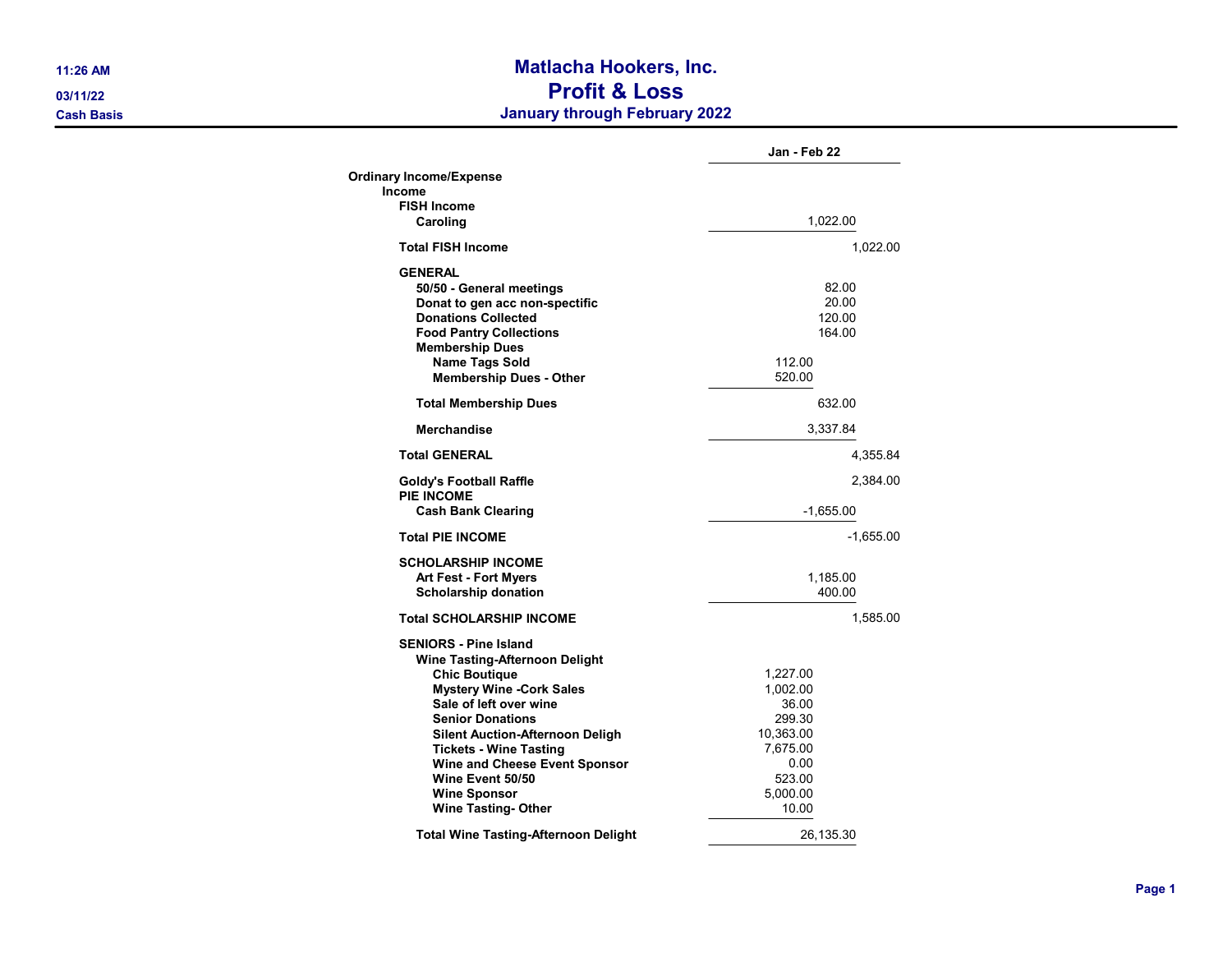## 11:26 AM **Matlacha Hookers, Inc.** 03/11/22 Profit & Loss **Cash Basis** Cash Basis **Cash Basis** Cash Basis **Cash Basis** Cash Basis **January through February 2022**

|                                                                                                                                                                       | Jan - Feb 22                                           |
|-----------------------------------------------------------------------------------------------------------------------------------------------------------------------|--------------------------------------------------------|
| <b>Total SENIORS - Pine Island</b>                                                                                                                                    | 26,135.30                                              |
| <b>Total Income</b>                                                                                                                                                   | 33,827.14                                              |
| Gross Profit                                                                                                                                                          | 33,827.14                                              |
| <b>Expense</b><br><b>Administrative - Fixed Expenses</b><br><b>Dues/Membership/Subscriptions</b><br><b>Office Supplies</b><br><b>Rent - Storage Unit</b>              | 40.00<br>11.60<br>100.00                               |
| <b>Total Administrative - Fixed Expenses</b>                                                                                                                          | 151.60                                                 |
| Administrative - Variable<br>Advertising<br><b>Credit Card fees</b><br><b>Meals-Entertain for Meetings</b><br><b>Office Expense</b><br>Sponsorship<br><b>Supplies</b> | 247.00<br>359.17<br>499.55<br>69.00<br>600.00<br>60.94 |
| <b>Total Administrative - Variable</b>                                                                                                                                | 1,835.66                                               |
| <b>DONATION</b><br>Am. Leg. Aux. Over the Pond<br>Donation 501(C)3<br><b>F.I.S.H.</b><br><b>Habitat for Humanity</b>                                                  | 200.00<br>4,500.00<br>82.00                            |
| Total Donation 501(C)3                                                                                                                                                | 4,582.00                                               |
| <b>DONATIONS-Other</b><br><b>Financial Requests</b><br><b>Food Pantry</b><br>Legacy Bricks-Museum of the Isl                                                          | 230.00<br>0.00<br>164.00<br>$-100.00$                  |
| <b>Total DONATION</b>                                                                                                                                                 | 5,076.00                                               |
| <b>GENERAL EXPENSES</b><br>50/50<br><b>Merchandise Expense</b>                                                                                                        | 251.44<br>2,429.66                                     |
| Name Tags<br>Space rental                                                                                                                                             | 300.00<br>60.00                                        |
| <b>Total GENERAL EXPENSES</b>                                                                                                                                         | 3,041.10                                               |
| <b>OUTREACH</b><br><b>PIE EXPENSES for</b><br><b>Fishing Tournament</b>                                                                                               | 425.00                                                 |